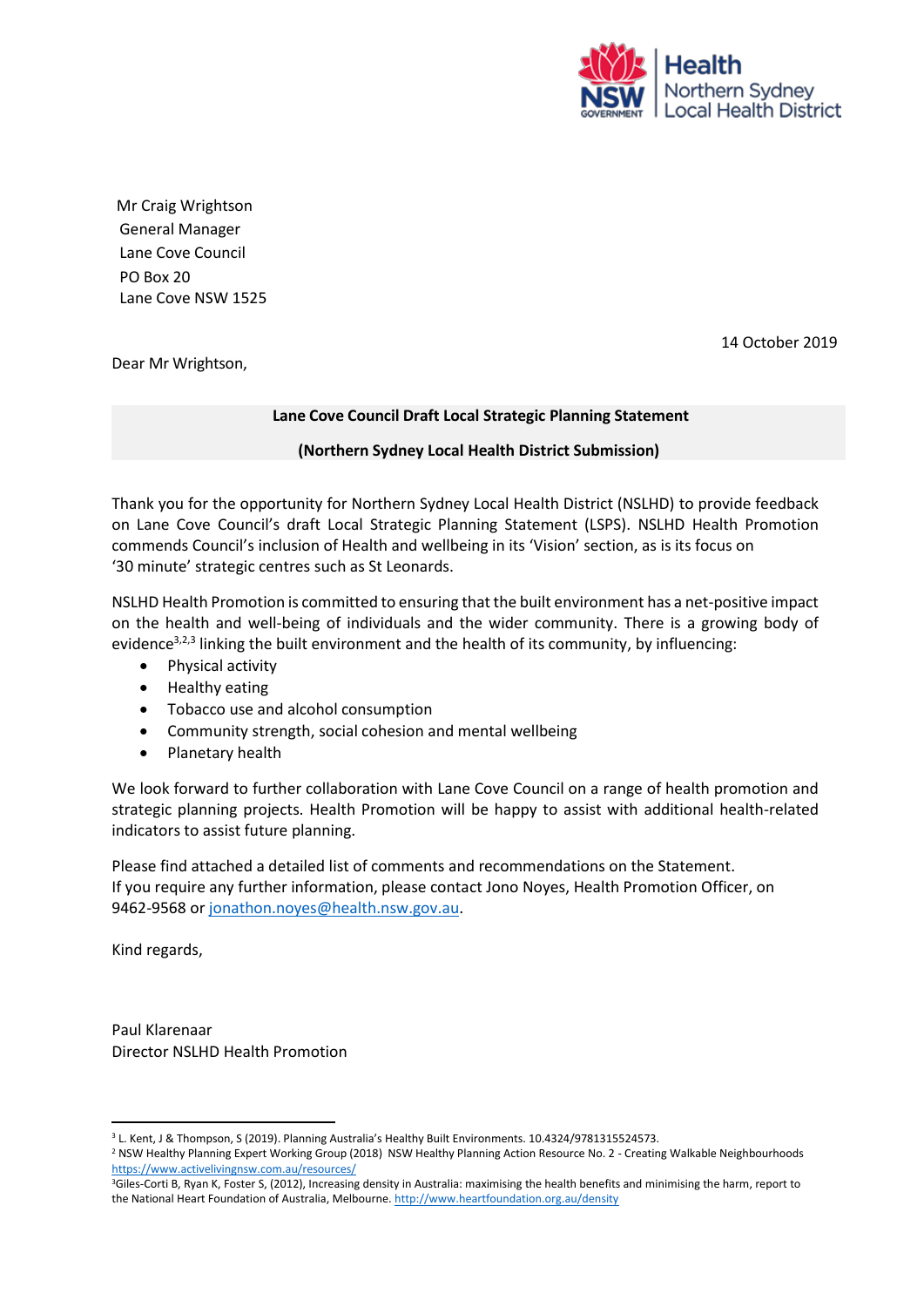# **Recommendations for Lane Cove Council's LSPS.**

## **General Comments and Recommendations**

NSLHD Health Promotion commends Lane Cove Council for including "health and well-being" in the Vision section of the LSPS, the focus on St Leonards as a walkable '30-minute- strategic centre and the inclusion of example indicators for each Priority Area. The LSPS also incorporates images throughout the document to provide the current local context. The inclusion of maps within the four Priority Areas would effectively outline the identified strategies and actions to achieve the desired outcomes set out in the LSPS.

### **Recommendations:**

• Incorporate maps throughout the document to provide additional context and label main roads/key facilities to orientate the reader.

### **Infrastructure and Collaboration**

NSLHD Health Promotion commends Lane Cove Council identifying open space, cultural and recreation facilities as major infrastructure priorities, including four key sites in the St Leonards Commercial Core area. Council also has a strong focus on collaboration with state and other local governments to ensure infrastructure is delivered to support its growing population. However, parking is listed as a priority for the Lane Cove CBD. This potentially conflicts with the Liveability aim of encouraging people to walk or cycle for leisure, transport or exercise. Parking availability is a major determinant of car usage. A stronger focus on sustainable transport and innovative public transport options to and from the Village is recommended to reduce vehicular commuting and subsequent parking demand.

### **Recommendations:**

- Map out current and proposed infrastructure for the LGA (including pedestrian and cycle infrastructure).
- Consider strategies to reduce vehicular commuting to and from Lane Cove CBD to encourage active travel options (e.g. on-demand public transport options).
- Have a stronger focus on active transport as a strategy to address traffic management.
- Consider shared-use arrangements for open space/sport and recreation facilities.

## **Liveability**

NSLHD Health Promotion commends Lane Cove Council's commitment to street design and delivering healthy built environments, as is Council's commitment to prioritising housing diversity and affordability. Whilst development should absolutely be prioritised in locations that are well serviced by transport and services, the LSPS states that this can help offset a lack of open space. Open space is essential to liveability and should be well located within 400m of any new development and within 200m for areas of higher density development.

#### **Recommendations:**

- Consider opportunities other than culture and creativity to support social connectedness, such as community groups, local and major events, social infrastructure and the public domain in general (e.g. walkable neighbourhoods, plazas, open space etc).
- Council to identify how suburbs other than St Leonards can contribute to achieving housing targets and develop a housing strategy that delivers in the short, medium and long term.
- Ensure adequate quality open space is planned for locations with high-density development.
- Consider collaborative housing concepts to deliver lower cost quality housing for key workers and to achieve affordable housing targets.
- Map out the current open space and opportunities for additional open space, in support of the Premier's Priority to increase the proportion of homes in urban areas within 10 minutes' walk of quality green, open and public space by 10 per cent by 2023.